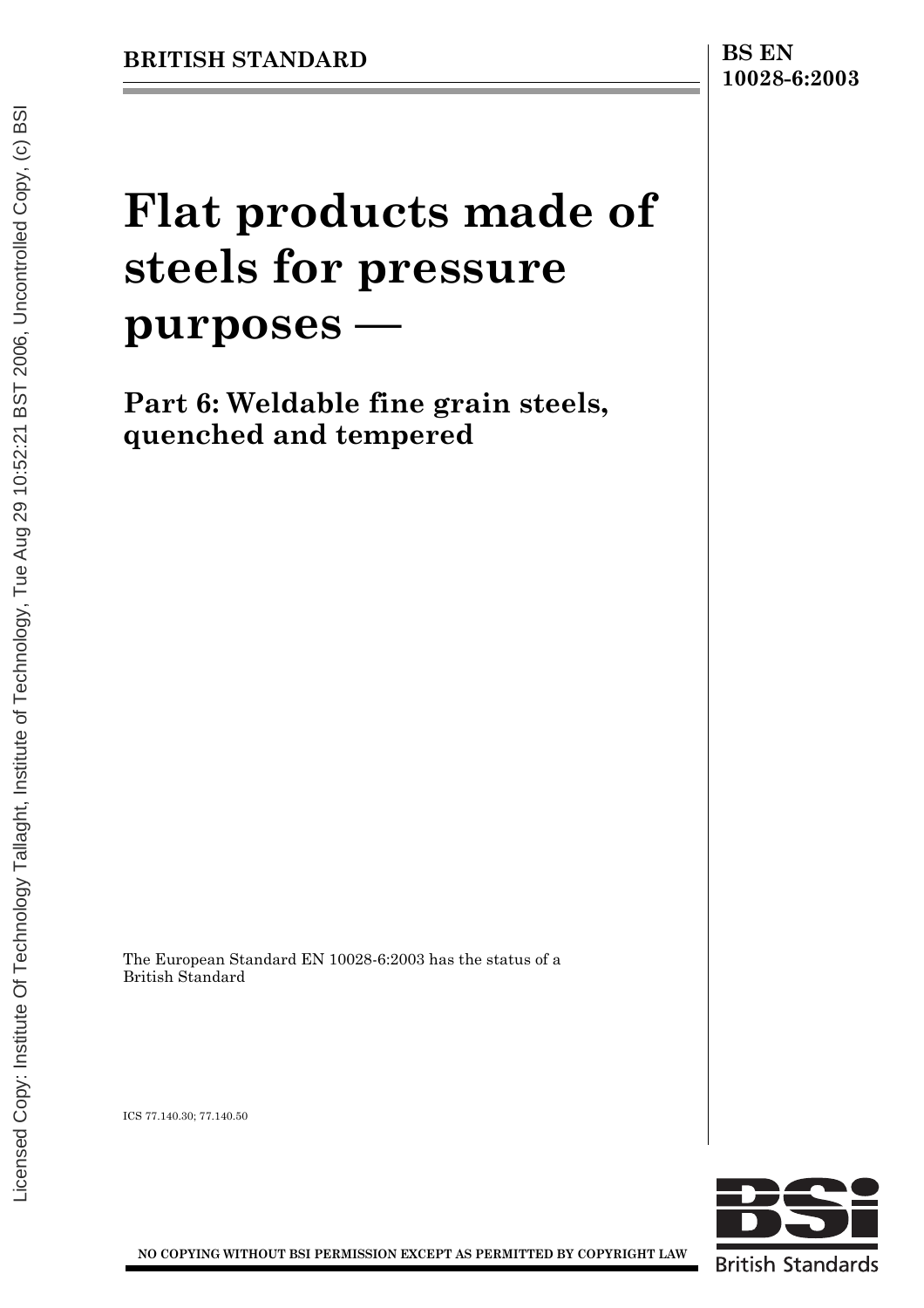## **National foreword**

This British Standard is the official English language version of EN 10028-6:2003. It supersedes BS EN 10028-6:1997 which is withdrawn.

The UK participation in its preparation was entrusted to Technical Committee ISE/73/2, Steel plates and bars for pressure puposes, which has the responsibility to:

- aid enquirers to understand the text;
- present to the responsible international/European committee any enquiries on the interpretation, or proposals for change, and keep the UK interests informed;
- monitor related international and European developments and promulgate them in the UK.

A list of organizations represented on this committee can be obtained on request to its secretary.

#### **Cross-references**

The British Standards which implement international or European publications referred to in this document may be found in the *BSI Catalogue* under the section entitled "International Standards Correspondence Index", or by using the "Search" facility of the *BSI Electronic Catalogue* or of British Standards Online.

This publication does not purport to include all the necessary provisions of a contract. Users are responsible for its correct application.

**Compliance with a British Standard does not of itself confer immunity from legal obligations.**

This British Standard, was published under the authority of the Standards Policy and Strategy Committee on 16 July 2003

#### **Summary of pages**

This document comprises a front cover, an inside front cover, the EN title page, pages 2 to 12, an inside back cover and a back cover.

The BSI copyright notice displayed in this document indicates when the document was last issued.

#### **Amendments issued since publication**

| Amd. No. | Date | Comments |
|----------|------|----------|
|          |      |          |
|          |      |          |
|          |      |          |
|          |      |          |

© BSI 16 July 2003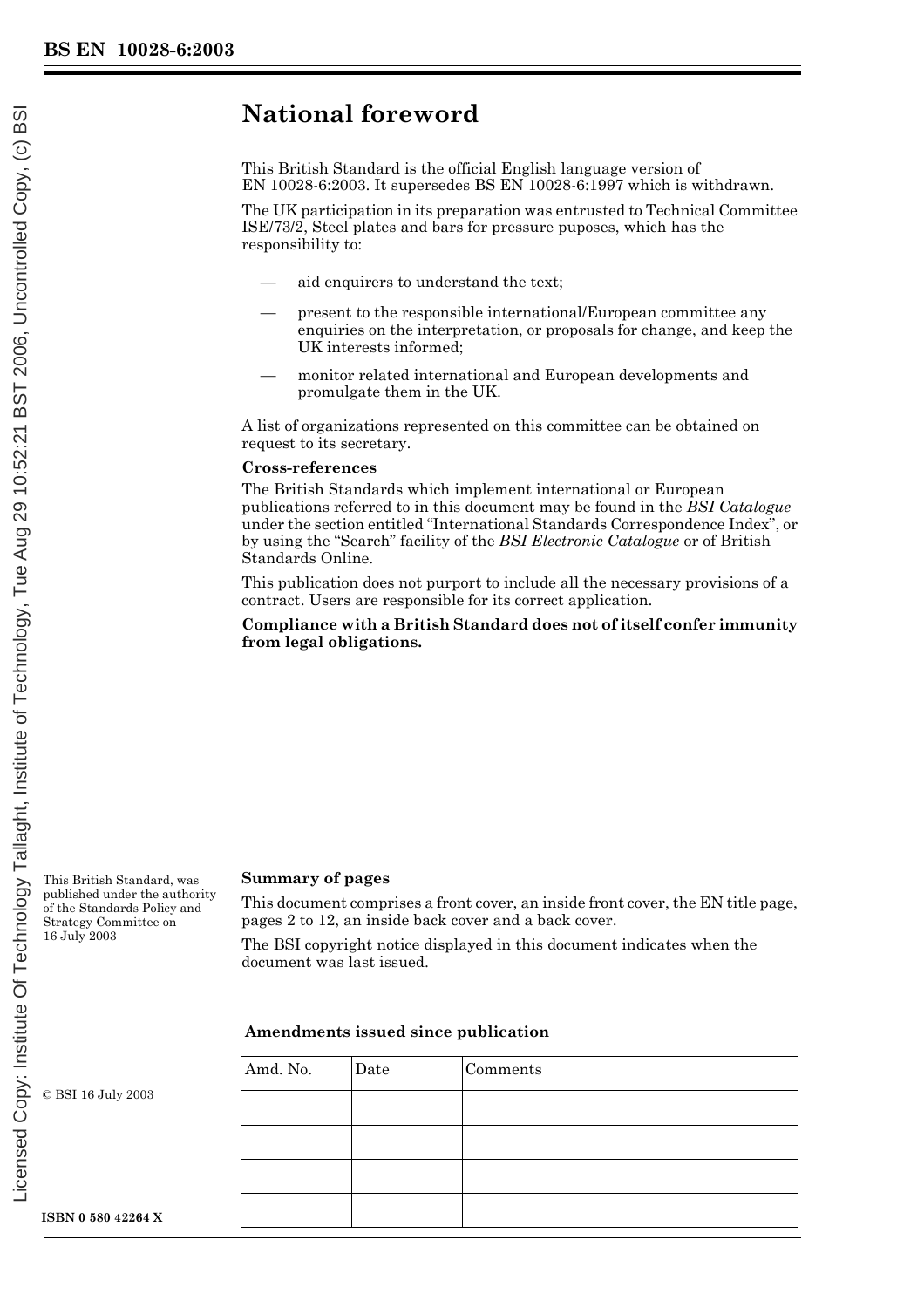# EUROPEAN STANDARD NORME EUROPÉENNE EUROPÄISCHE NORM

# **EN 10028-6**

June 2003

ICS 77.140.30; 77.140.50 Supersedes EN 10028-6:1996

English version

#### Flat products made of steels for pressure purposes - Part 6: Weldable fine grain steels, quenched and tempered

Produits plats en aciers pour appareils à pression - Partie 6: Aciers soudables à grains fins laminés trempés et revenus

Flacherzeugnisse aus Druckbehälterstählen - Teil 6: Schweißgeeignete Feinkornbaustähle, vergütet

This European Standard was approved by CEN on 17 January 2003.

CEN members are bound to comply with the CEN/CENELEC Internal Regulations which stipulate the conditions for giving this European Standard the status of a national standard without any alteration. Up-to-date lists and bibliographical references concerning such national standards may be obtained on application to the Management Centre or to any CEN member.

This European Standard exists in three official versions (English, French, German). A version in any other language made by translation under the responsibility of a CEN member into its own language and notified to the Management Centre has the same status as the official versions.

CEN members are the national standards bodies of Austria, Belgium, Czech Republic, Denmark, Finland, France, Germany, Greece, Hungary, Iceland, Ireland, Italy, Luxembourg, Malta, Netherlands, Norway, Portugal, Slovakia, Spain, Sweden, Switzerland and United Kingdom.



EUROPEAN COMMITTEE FOR STANDARDIZATION COMITÉ EUROPÉEN DE NORMALISATION EUROPÄISCHES KOMITEE FÜR NORMUNG

**Management Centre: rue de Stassart, 36 B-1050 Brussels**

© 2003 CEN All rights of exploitation in any form and by any means reserved worldwide for CEN national Members.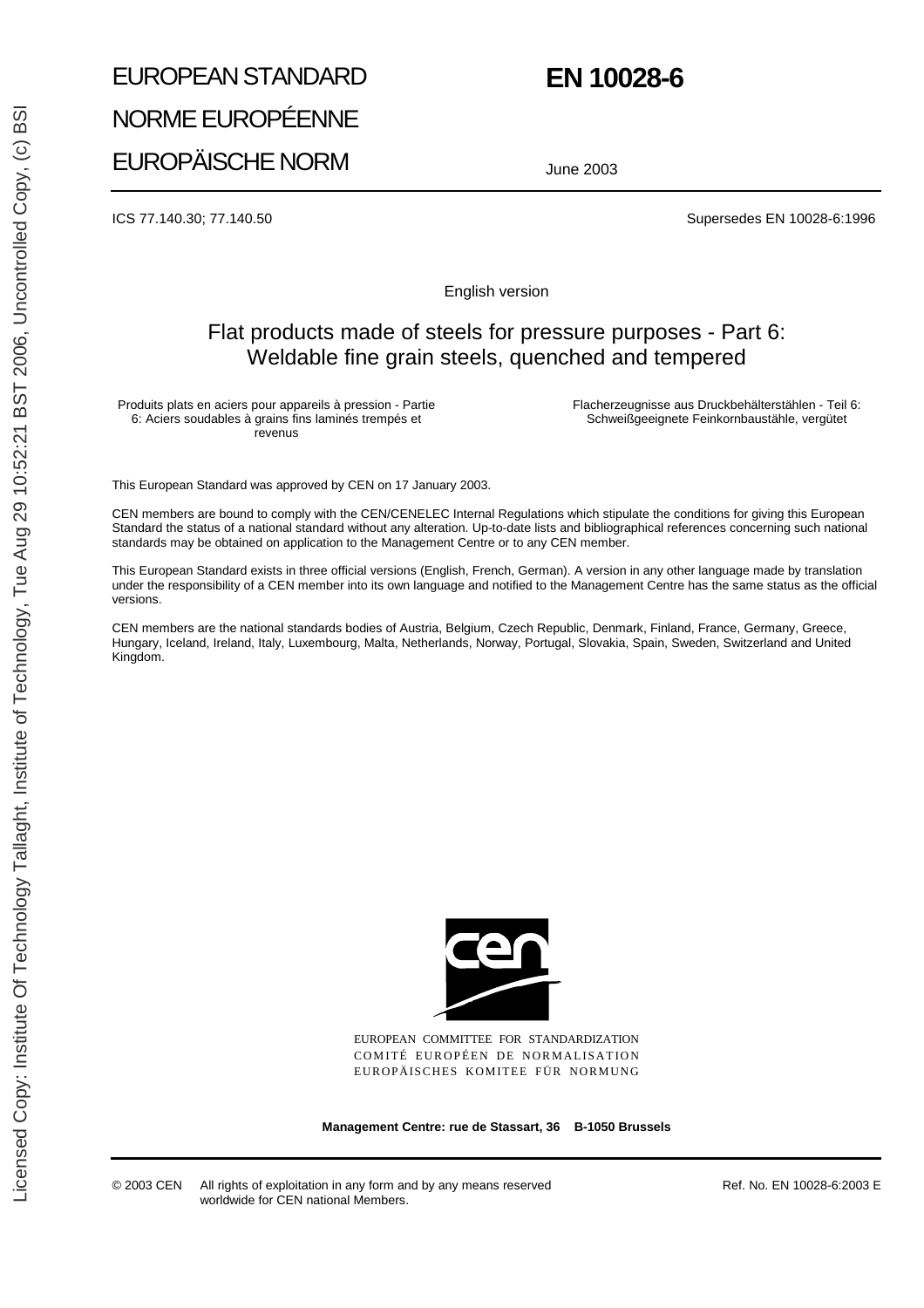## **Contents**

#### page

| 1               |                                                                                                     |  |
|-----------------|-----------------------------------------------------------------------------------------------------|--|
| $\mathbf{2}$    |                                                                                                     |  |
| 3               |                                                                                                     |  |
| 4               |                                                                                                     |  |
| 5               |                                                                                                     |  |
| 6<br>6.1<br>6.2 |                                                                                                     |  |
| 7               |                                                                                                     |  |
| 7.1<br>7.2      |                                                                                                     |  |
| 7.3             |                                                                                                     |  |
| 8<br>8.1        |                                                                                                     |  |
| 8.2<br>8.3      |                                                                                                     |  |
| 8.4             |                                                                                                     |  |
| 8.5<br>8.6      |                                                                                                     |  |
| 9<br>9.1<br>9.2 |                                                                                                     |  |
| 9.3             |                                                                                                     |  |
| 10              |                                                                                                     |  |
| 11              |                                                                                                     |  |
| 12              |                                                                                                     |  |
|                 | Annex ZA (informative) Clauses of this European Standard addressing essential requirements or other |  |
|                 |                                                                                                     |  |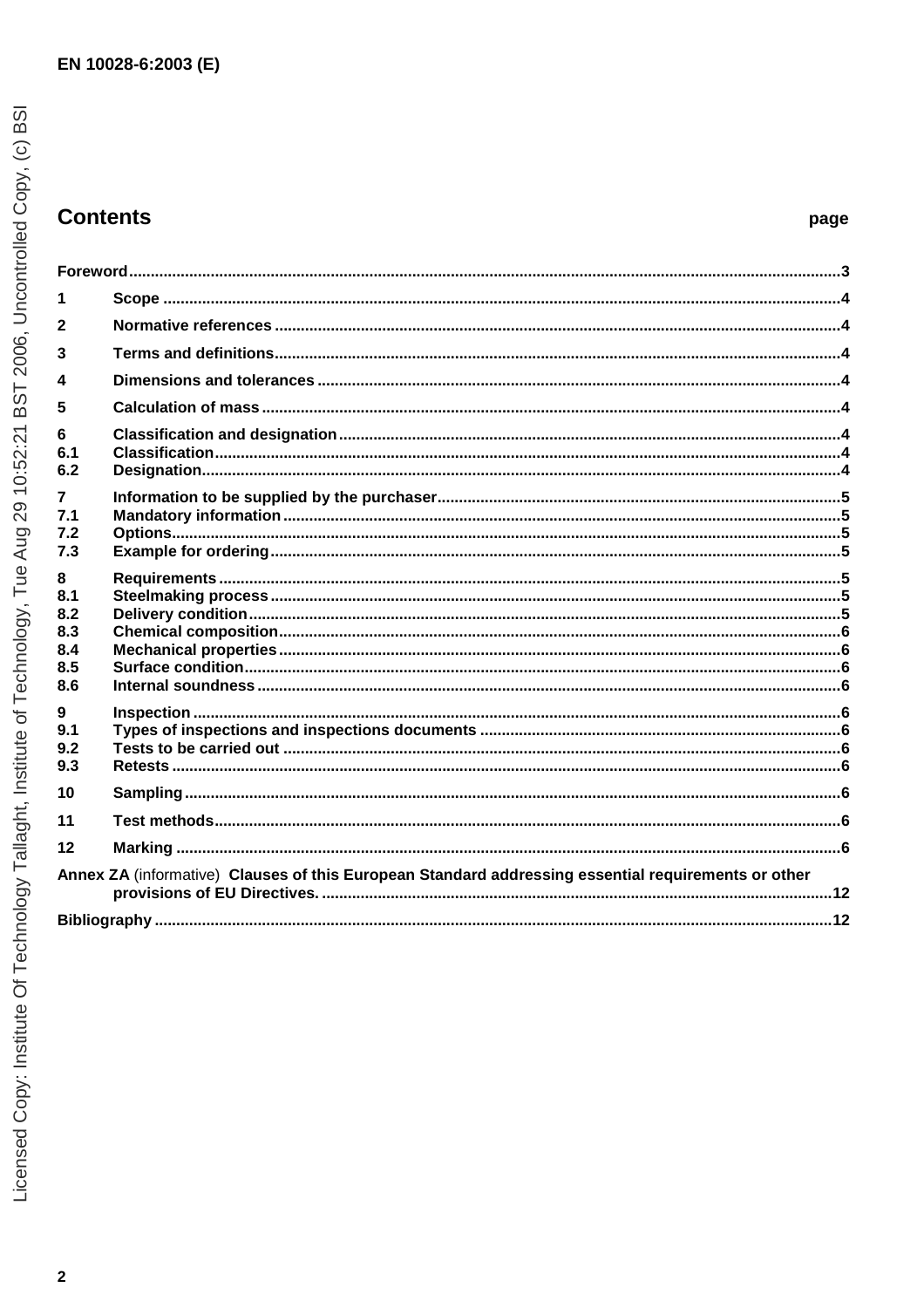#### **Foreword**

This document EN 10028-6:2003 has been prepared by Technical Committee ECISS /TC 22, "Steels for pressure purposes - Qualities", the secretariat of which is held by DIN.

This European Standard shall be given the status of a national standard, either by publication of an identical text or by endorsement, at the latest by December 2003, and conflicting national standards shall be withdrawn at the latest by December 2003.

This document supersedes EN 10028-6:1996.

This document has been prepared under a mandate given to CEN by the European Commission and the European Free Trade Association, and supports essential requirements of EU Directive(s).

For relationship with EU Directive(s), see informative annex ZA, which is an integral part of this document.

This European Standard consists of the following parts, under the general title Flat products made of steels for pressure purposes:

Part 1: General requirements

Part 2: Non-alloy and alloy steels with specified elevated temperature properties

- Part 3: Weldable fine grain steels, normalized
- Part 4: Nickel alloy steels with specified low temperature properties
- Part 5: Weldable fine grain steels, thermomechanically rolled
- Part 6: Weldable fine grain steels, quenched and tempered
- Part 7: Stainless steels

NOTE The clauses marked by two points (••) contain information relating to agreements that may be made at the time of enquiry and order.

This document includes a Bibliography.

According to the CEN/CENELEC Internal Regulations, the national standards organizations of the following countries are bound to implement this European Standard: Austria, Belgium, Czech Republic, Denmark, Finland, France, Germany, Greece, Hungary, Iceland, Ireland, Italy, Luxembourg, Malta, Netherlands, Norway, Portugal, Slovakia, Spain, Sweden, Switzerland and the United Kingdom.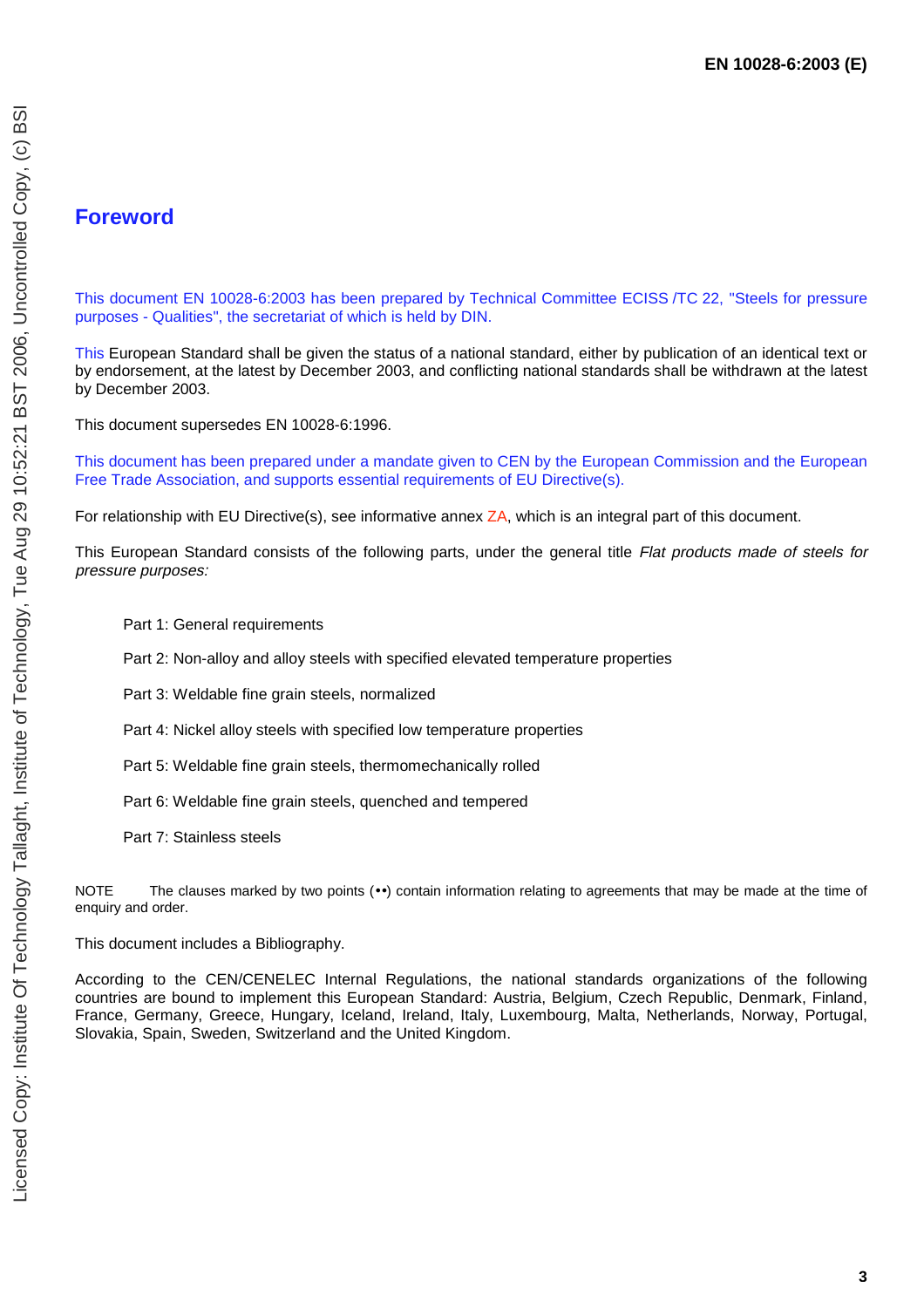#### **1 Scope**

This European Standard specifies the requirements for flat products for pressure equipments made of quenched and tempered steels as specified in Table 1.

The requirements in EN 10028-1 also apply.

#### **2 Normative references**

This European Standard incorporates by dated or undated reference, provisions from other publications. These normative references are cited at the appropriate places in the text, and the publications are listed hereafter. For dated references, subsequent amendments to or revisions of any of these publications apply to this European Standard only when incorporated in it by amendment or revision. For undated references the latest edition of the publication referred to applies (including amendments).

EN 10020, Definition and classification of grades of steels.

EN 10028-1:2000 + A1:2002, Flat products made of steels for pressure purposes – Technical delivery conditions - Part 1: General requirements.

EN 10204, Metallic products – Types of inspection documents.

#### **3 Terms and definitions**

For the purposes of this European Standard the terms and definitions given in EN 10028-1 apply.

#### **4 Dimensions and tolerances**

See EN 10028-1.

#### **5 Calculation of mass**

See EN 10028-1.

#### **6 Classification and designation**

#### **6.1 Classification**

**6.1.1** This standard covers the steel grades given in Table 1 in four qualities:

- a) the basic series (P...Q);
- b) series with elevated temperature properties (P...QH);
- c) series with low temperature properties down to -40 °C (P...QL1);
- d) series with low temperature properties down to -60 °C (P...QL2).
- **6.1.2** In accordance with EN 10020 all the steels specified in this standard are alloy special steels.

#### **6.2 Designation**

See EN 10028-1.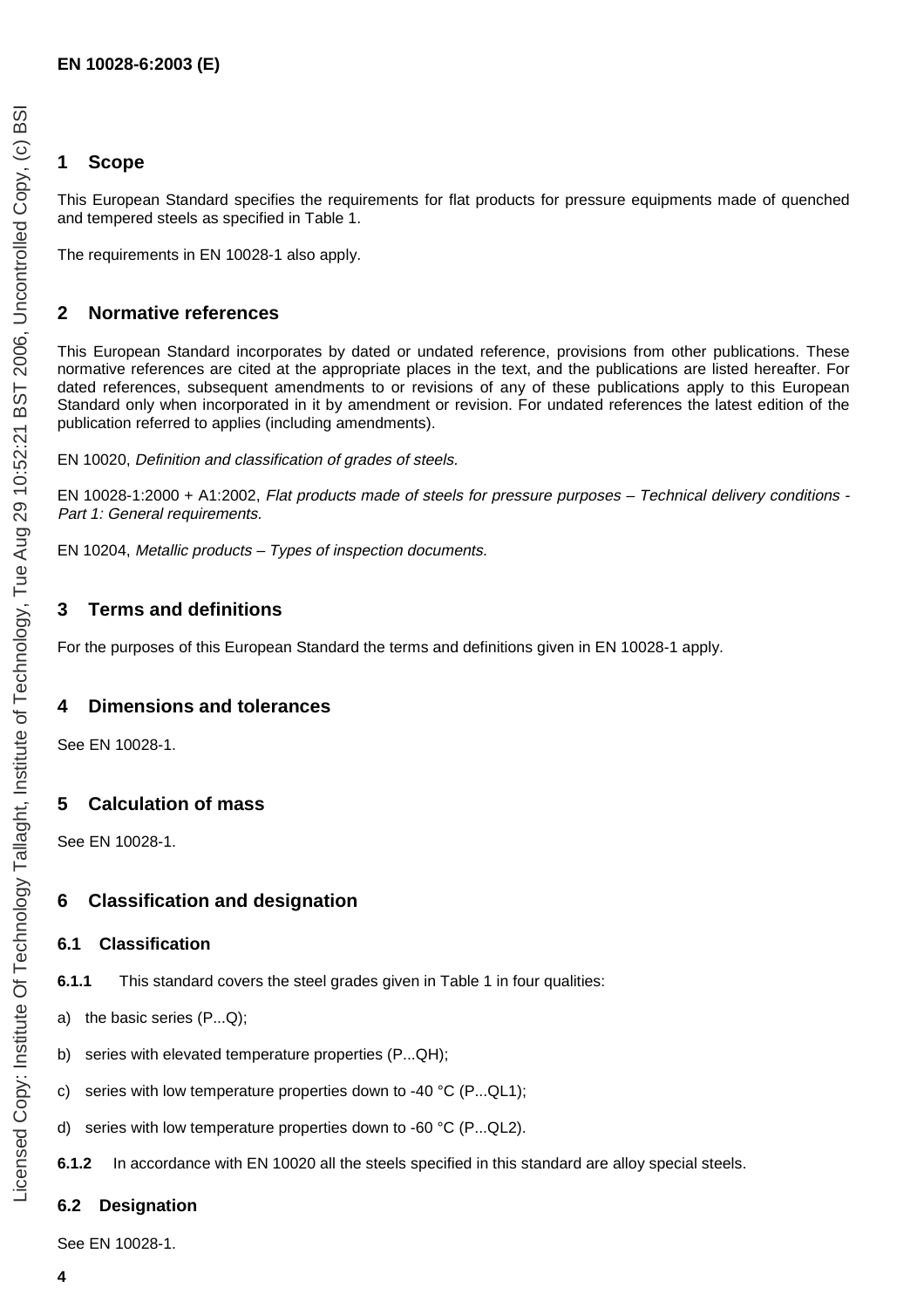#### **7 Information to be supplied by the purchaser**

#### **7.1 Mandatory information**

See EN 10028-1.

#### **7.2 Options**

A number of options is specified in this standard and listed below. Additionally the relevant options of EN 10028-1 apply. If the purchaser does not indicate a wish to implement any of these options at the time of enquiry and order, the products shall be supplied in accordance with the basic specification (see also EN 10028-1).

- a) mid thickness test pieces for the impact test (see clause 10);
- b) lower copper content and maximum tin content (see Table 1, footnote c);
- c) mechanical properties for thicknesses > 150 mm (see Table 3, footnote b);
- d) applicability of elevated temperature values for QL grades (see Table 5, footnote b).

#### **7.3 Example for ordering**

10 plates with nominal dimensions, thickness = 50 mm, width =  $2\,000$  mm, length = 10 000 mm, made of a steel grade with the name P355QL2 and the number 1.8869 as specified in prEN 10028-6, inspection certificate 3.1B as specified in EN 10204:

#### **10 plates – 50 x 2 000 x 10 000 – EN 10028-6 P355QL2 – Inspection certificate 3.1.B**

**10 plates – 50 x 2 000 x 10 000 – EN 10028-6 1.8869 – Inspection certificate 3.1.B**

#### **8 Requirements**

#### **8.1 Steelmaking process**

See EN 10028-1.

#### **8.2 Delivery condition**

**8.2.1** The products covered by this standard shall be supplied in the quenched and tempered condition.

**8.2.2** The steels specified in this standard shall be suitable for welding processes in current use (see notes 1 to 3 to 8.2.3).

**8.2.3** The manufacturer shall, if requested, provide the purchaser with data on suitable welding conditions determined on the basis of weld procedure tests.

NOTE 1 With increasing product thickness and strength level cold cracking can occur. Cold cracking is caused by the following factors in combination:

- the amount of diffusible hydrogen in the weld metal;
- brittle structure of the heat affected zone;
- tensile stress concentrations in the welded joint.

NOTE 2 When using recommendations as laid down, for example in EN 1011-1 and EN 1011-2, the recommended welding conditions and the various welding ranges of the steel grades can be determined depending on the product thickness, the applied welding energy, the design requirements, the electrode efficiency, the welding process and the weld metal properties.

**or**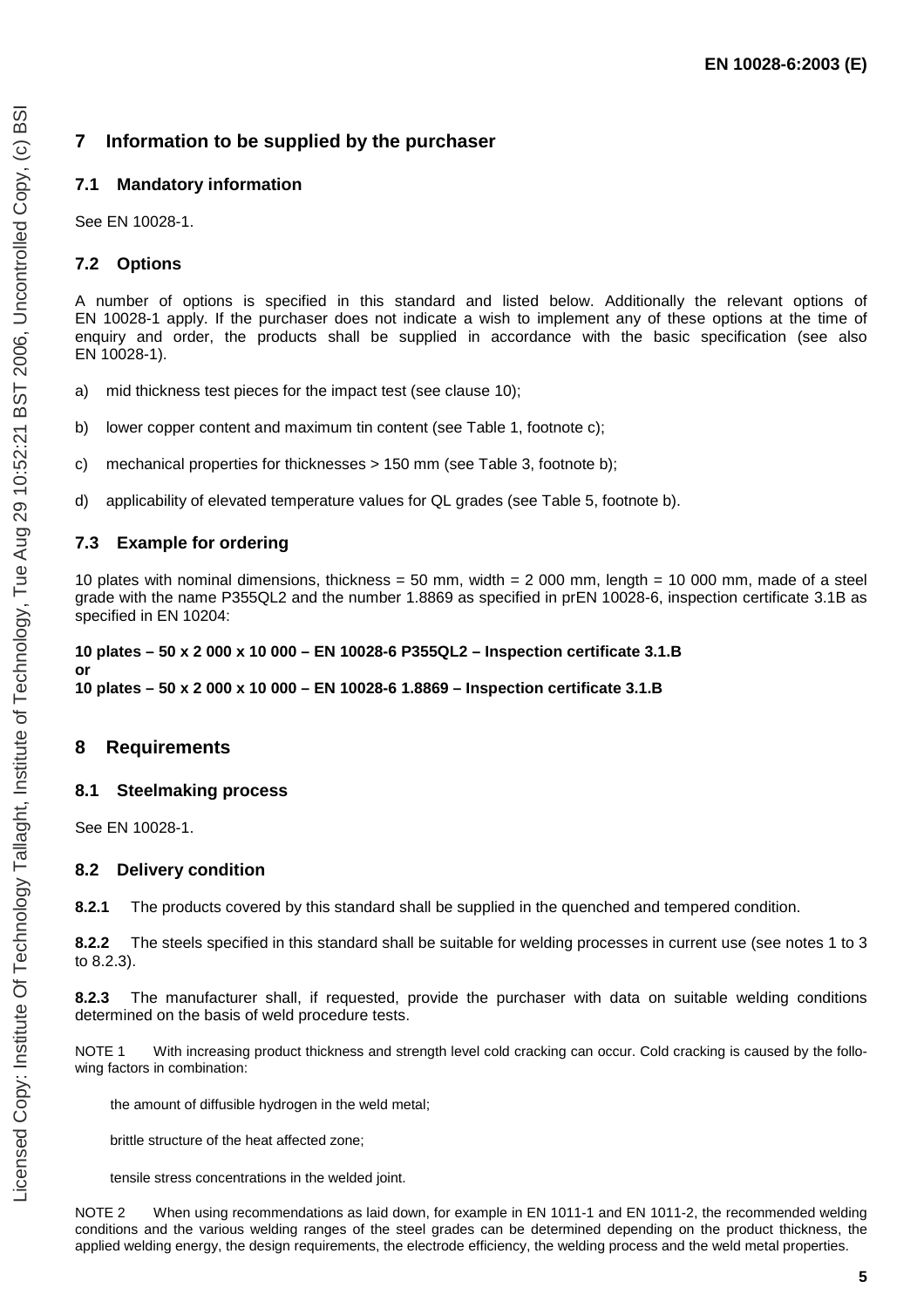NOTE 3 Excessive post weld heat-treatment (PWHT) conditions can decrease the mechanical properties. It is therefore recommended that the purchaser seeks, at the time of enquiry and order, the advise of the manufacturer and considers, where appropriate, the verification of the mechanical properties on simulated post weld heat treated samples.

#### **8.3 Chemical composition**

**8.3.1** The requirements of Table 1 apply for the chemical composition according to the cast analysis.

**8.3.2** The product analysis may deviate from the specified values of the cast analysis given in Table 1 by the values given in Table 2.

#### **8.4 Mechanical properties**

The values given in Tables 3 to 5 apply (see also EN 10028-1 and clause 10).

#### **8.5 Surface condition**

See EN 10028-1.

#### **8.6 Internal soundness**

See EN 10028-1.

For possible verification of internal soundness, see also EN 10028-1.

#### **9 Inspection**

#### **9.1 Types of inspections and inspections documents**

See EN 10028-1.

#### **9.2 Tests to be carried out**

See EN 10028-1.

#### **9.3 Retests**

See EN 10028-1.

#### **10 Sampling**

See EN 10028-1.

For the impact test, deviating from EN 10028-1:2000 + A1:2002, Figure 2, footnote f, the preparation of test pieces taken from the mid thickness may be agreed at the time of enquiry and order. In this case, test temperatures and minimum impact energy values shall also be agreed.

#### **11 Test methods**

See EN 10028-1.

#### **12 Marking**

See EN 10028-1.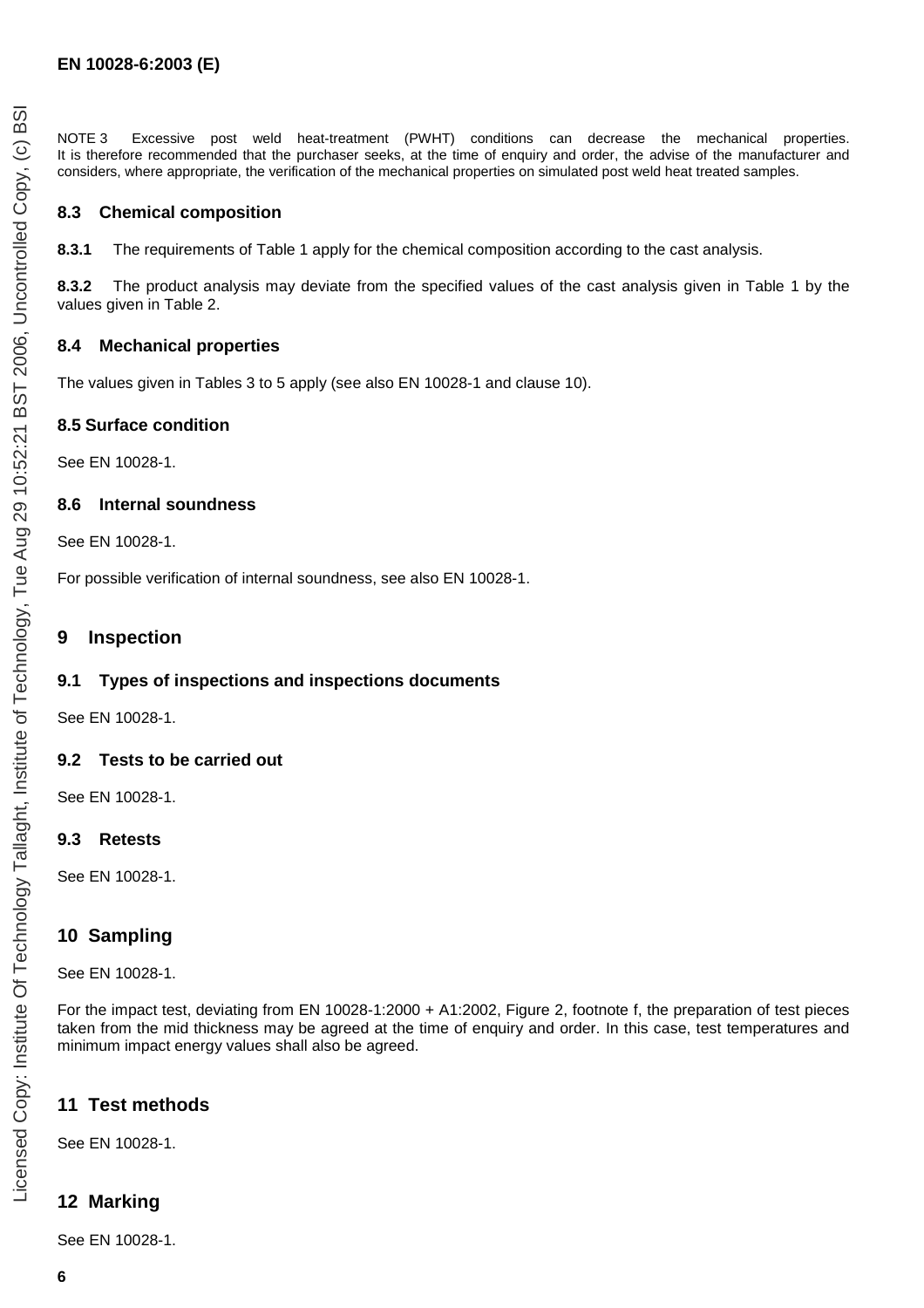Licensed Copy: Institute Of Technology Tallaght, Institute of Technology, Tue Aug 29 10:52:21 BST 2006, Uncontrolled Copy, (c) BSI Licensed Copy: Institute Of Technology Tallaght, Institute of Technology, Tue Aug 29 10:52:21 BST 2006, Uncontrolled Copy, (c) BSI

# EN 10028-6:2003 (E) **EN 10028-6:2003 (E)**

|                |                                                                                                                                                                                                                                                                                                                                                          |         |      |      | u<br>Day |       |                                                                                                          |                             |                 |      |      |         |      |      |      |       |
|----------------|----------------------------------------------------------------------------------------------------------------------------------------------------------------------------------------------------------------------------------------------------------------------------------------------------------------------------------------------------------|---------|------|------|----------|-------|----------------------------------------------------------------------------------------------------------|-----------------------------|-----------------|------|------|---------|------|------|------|-------|
| Steel grade    |                                                                                                                                                                                                                                                                                                                                                          |         |      |      |          |       |                                                                                                          | Maximum contents, % by mass |                 |      |      |         |      |      |      |       |
| name           | number                                                                                                                                                                                                                                                                                                                                                   | $\circ$ | ö,   | ś    | $\Omega$ | S     | Z                                                                                                        | മ                           | ن               | å    | ้วั  | pu<br>Z | ż    | ᢪ    | ु    | $Z^d$ |
| P355Q          | 1.8866                                                                                                                                                                                                                                                                                                                                                   |         |      |      | 0,025    | 0,015 | 0,015                                                                                                    | 0,005                       | 0,30            | 0,25 | 0,30 | 0,05    | 0,50 | 0,03 | 0,06 | 0,05  |
| P355QH         | 1.8867                                                                                                                                                                                                                                                                                                                                                   |         |      |      |          |       |                                                                                                          |                             |                 |      |      |         |      |      |      |       |
| P355QL1        | 1.8868                                                                                                                                                                                                                                                                                                                                                   | 0,16    | 0,40 | 1,50 | 0,020    | 0,010 |                                                                                                          |                             |                 |      |      |         |      |      |      |       |
| P355QL2        | 1.8869                                                                                                                                                                                                                                                                                                                                                   |         |      |      |          |       |                                                                                                          |                             |                 |      |      |         |      |      |      |       |
| P460Q          | 1.8870                                                                                                                                                                                                                                                                                                                                                   |         |      |      | 0,025    | 0,015 | 0,015                                                                                                    | 0,005                       | 0,50            | 0,50 | 0,30 | 0,05    | 1,00 | 0,03 | 0,08 | 0,05  |
| <b>P460QH</b>  | 1.8871                                                                                                                                                                                                                                                                                                                                                   |         |      |      |          |       |                                                                                                          |                             |                 |      |      |         |      |      |      |       |
| P460QL1        | 1.8872                                                                                                                                                                                                                                                                                                                                                   | 0,18    | 0,50 | 1,70 | 0,020    | 0,010 |                                                                                                          |                             |                 |      |      |         |      |      |      |       |
| P460QL2        | 1.8864                                                                                                                                                                                                                                                                                                                                                   |         |      |      |          |       |                                                                                                          |                             |                 |      |      |         |      |      |      |       |
| <b>P500Q</b>   | 1.8873                                                                                                                                                                                                                                                                                                                                                   |         |      |      | 0,025    | 0,015 | 0,015                                                                                                    | 0,005                       | 00 <sub>1</sub> | 0,70 | 0,30 | 0,05    | 1,50 | 0,05 | 0,08 | 0,15  |
| <b>P500QH</b>  | 1.8874                                                                                                                                                                                                                                                                                                                                                   |         |      |      |          |       |                                                                                                          |                             |                 |      |      |         |      |      |      |       |
| <b>P500QL1</b> | 1.8875                                                                                                                                                                                                                                                                                                                                                   | 0,18    | 0,60 | 1,70 | 0,020    | 0,010 |                                                                                                          |                             |                 |      |      |         |      |      |      |       |
| P500QL2        | 1.8865                                                                                                                                                                                                                                                                                                                                                   |         |      |      |          |       |                                                                                                          |                             |                 |      |      |         |      |      |      |       |
| <b>P690Q</b>   | 1.8879                                                                                                                                                                                                                                                                                                                                                   |         |      |      | 0,025    | 0,015 | 0,015                                                                                                    | 0,005                       | 1,50            | 0,70 | 0,30 | 0,06    | 2,50 | 0,05 | 0,12 | 0,15  |
| <b>P690QH</b>  | 1.8880                                                                                                                                                                                                                                                                                                                                                   |         |      |      |          |       |                                                                                                          |                             |                 |      |      |         |      |      |      |       |
| P690QL1        | 1.8881                                                                                                                                                                                                                                                                                                                                                   | 0,20    | 0,80 | 1,70 | 0,020    | 0,010 |                                                                                                          |                             |                 |      |      |         |      |      |      |       |
| P690QL2        | 1.8888                                                                                                                                                                                                                                                                                                                                                   |         |      |      |          |       |                                                                                                          |                             |                 |      |      |         |      |      |      |       |
| ω              | Elements not listed in this table shall not be intentionally added to the steel without the agreement of the purchaser except for finishing the cast. All appropriate measures shall<br>be taken to prevent the addition from scrap and other materials                                                                                                  |         |      |      |          |       | used in steelmaking of these elements which may adversely affect the mechanical properties and usability |                             |                 |      |      |         |      |      |      |       |
| م              | conditions in order to attain the specified properties. The chemical composition range for each manufacturer's analysis shall be given in the offer and confirmation of order.<br>The manufacturer may add one or several alloying element(s) up to the maximum values specified in the order as a function of the product thickness and the steelmaking |         |      |      |          |       |                                                                                                          |                             |                 |      |      |         |      |      |      |       |
| $\circ$        | •• For reasons of hot formability, a lower copper content and a maximum tin content may be agreed at the time of enquiry and order.                                                                                                                                                                                                                      |         |      |      |          |       |                                                                                                          |                             |                 |      |      |         |      |      |      |       |

Table 1 — Chemical composition (cast analysis)<sup>a,b</sup> **Table 1 — Chemical composition (cast analysis)a,b**

ত

 The percentage of grain refining elements shall be at least 0,015 %. Aluminium is also included in these elements. The minimum content of 0,015 % applies here to dissolved aluminium. This value is regarded as attained if the total aluminium content is at least 0,018 %; in cases of dispute, the dissolved aluminium content is to be determined.

The percentage of grain refining elements shall be at least 0,015 %. Aluminium is also included in these elements. The minimum content of 0,015 % applies here to dissolved<br>aluminium. This value is regarded as attained if t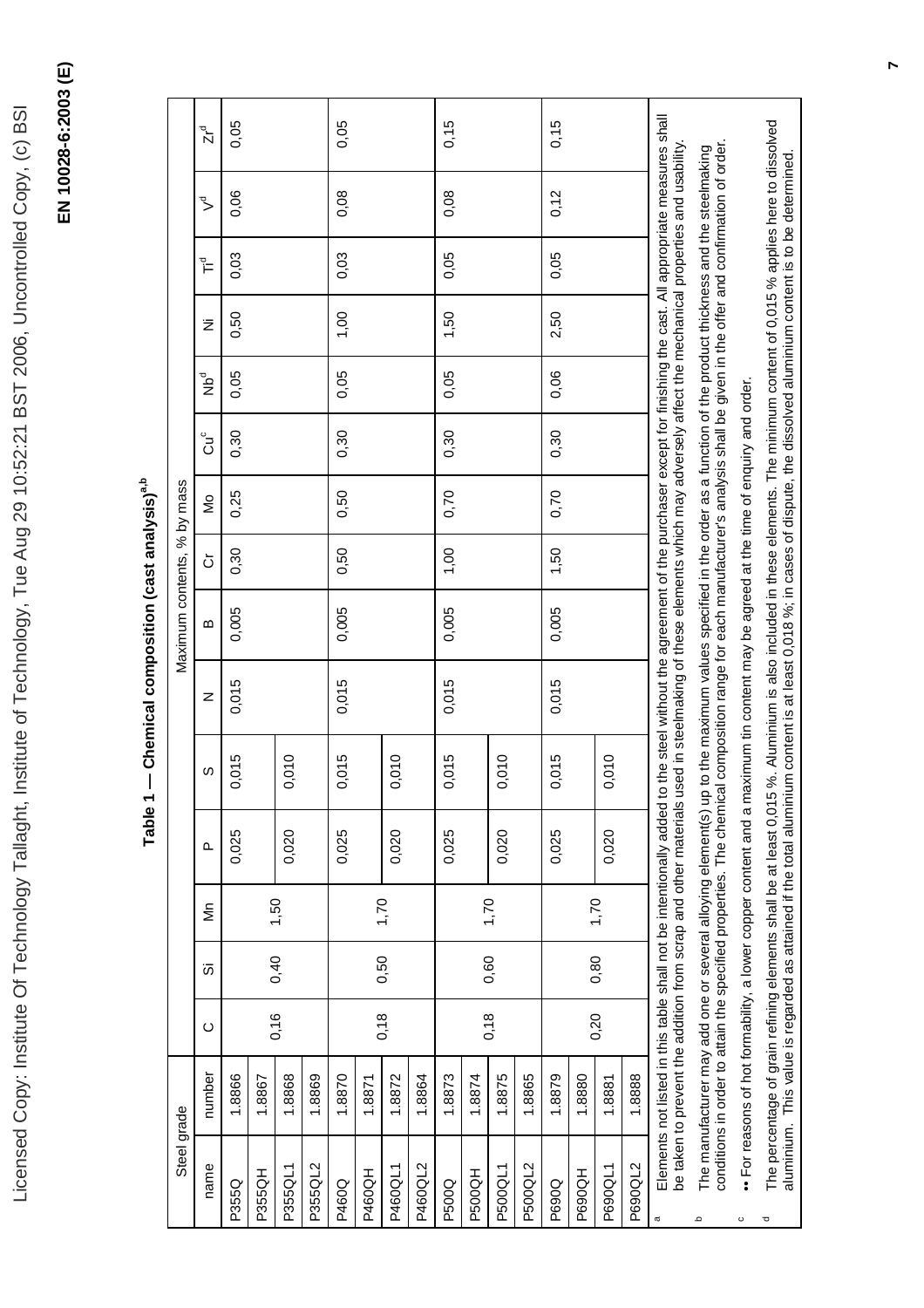| Element      | Specified value in the cast analysis according to<br>Table 1 | Permissible deviation <sup>a</sup><br>of the product analysis |  |  |  |  |
|--------------|--------------------------------------------------------------|---------------------------------------------------------------|--|--|--|--|
|              | % by mass                                                    | % by mass                                                     |  |  |  |  |
| $\mathsf{C}$ | $\leq 0,20$                                                  | $+0,02$                                                       |  |  |  |  |
| Si           | $\leq 0,80$                                                  | $+0,05$                                                       |  |  |  |  |
| Mn           | $\leq 1,70$                                                  | $+0,10$                                                       |  |  |  |  |
| $\mathsf{P}$ | $\leq 0,025$                                                 | $+0,005$                                                      |  |  |  |  |
| S            | $\le 0,015$                                                  | $+0,003$                                                      |  |  |  |  |
| Altotal      | $\ge 0,018$                                                  | $-0,005$                                                      |  |  |  |  |
| ${\sf N}$    | $\le 0,015$                                                  | $+0,002$                                                      |  |  |  |  |
| $\sf B$      | $\leq 0,005$                                                 | $+0,0005$                                                     |  |  |  |  |
| Cr           | $\leq 1,50$                                                  | $+0,10$                                                       |  |  |  |  |
| Mo           | $\leq 0.70$                                                  | $+0,04$                                                       |  |  |  |  |
| Cu           | $\leq 0,30$                                                  | $+0,05$                                                       |  |  |  |  |
| Ni           | $\leq 2,50$                                                  | $+0,10$                                                       |  |  |  |  |
| Nb           | $\leq 0.06$                                                  | $+0,01$                                                       |  |  |  |  |
| Ti           | $\leq 0.05$                                                  | $+0,01$                                                       |  |  |  |  |
| $\mathsf{V}$ | $\leq 0,12$                                                  | $+0,01$                                                       |  |  |  |  |
| Zr           | $\leq 0,15$                                                  | $+0,01$                                                       |  |  |  |  |

#### **Table 2 — Permissible deviations of the chemical composition in the results of the product analysis from the specified values applicable to the cast analysis**

<sup>a</sup> If several product analysis are carried out on one cast, and then contents of an individual element determined lie outside the permissible range of the chemical composition specified for the cast analysis then it is only allowed to exceed the permissible maximum value or fall short of the permissible minimum value, but not both for one cast.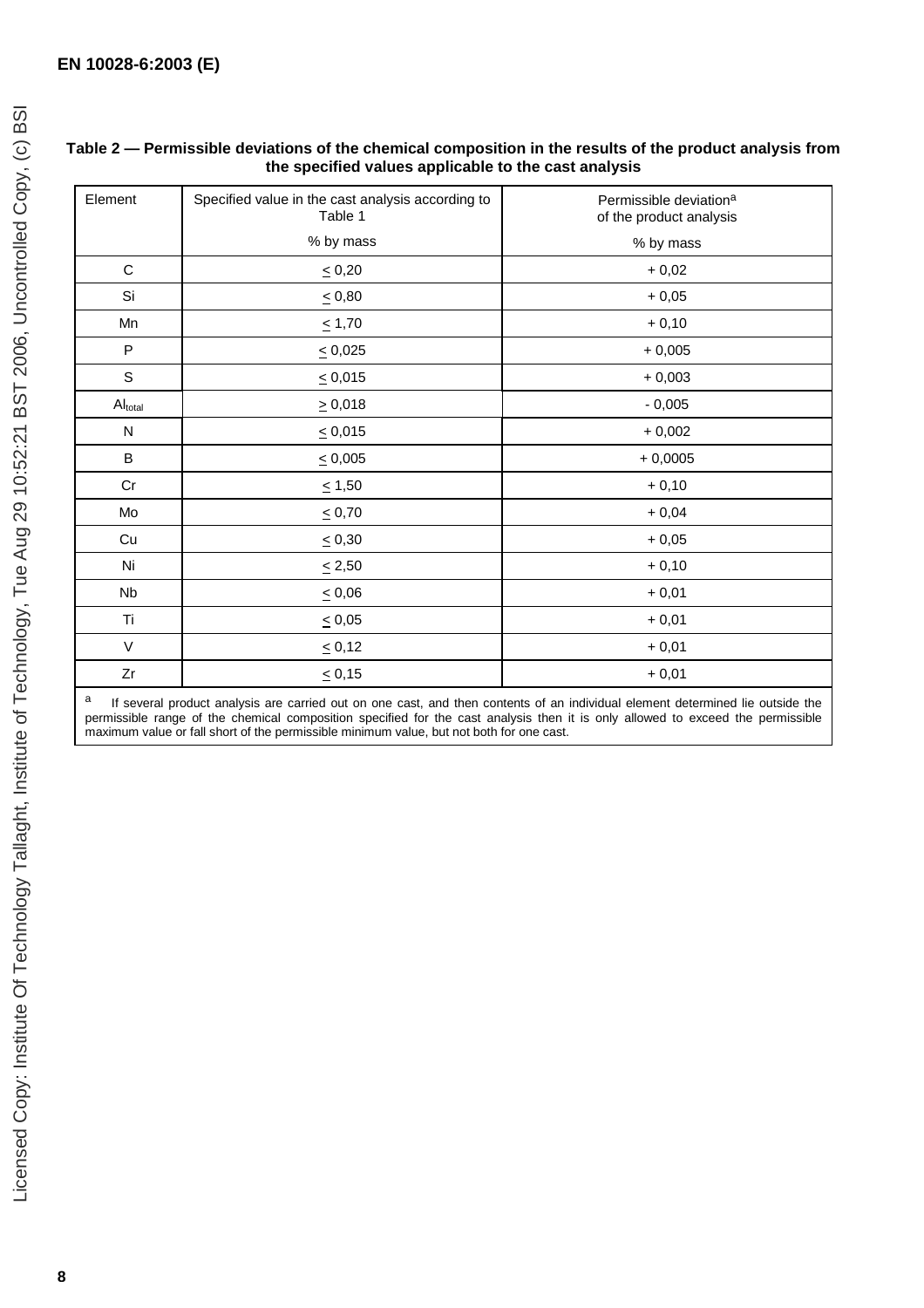Licensed Copy: Institute Of Technology Tallaght, Institute of Technology, Tue Aug 29 10:52:21 BST 2006, Uncontrolled Copy, (c) BSI Licensed Copy: Institute Of Technology Tallaght, Institute of Technology, Tue Aug 29 10:52:21 BST 2006, Uncontrolled Copy, (c) BSI

# EN 10028-6:2003 (E) **EN 10028-6:2003 (E)**

| Elongation after<br>fracture<br>$\prec$                                     |                       | $\frac{8}{2}$ |        |        | $\overline{2}$ |         |        |        | $\frac{0}{2}$           |         |        |               | $\overline{1}$          |         |        |               | $\frac{4}{4}$   |         |                                                                                                                                                            |                                                                             |  |
|-----------------------------------------------------------------------------|-----------------------|---------------|--------|--------|----------------|---------|--------|--------|-------------------------|---------|--------|---------------|-------------------------|---------|--------|---------------|-----------------|---------|------------------------------------------------------------------------------------------------------------------------------------------------------------|-----------------------------------------------------------------------------|--|
| for product thickness tin mm<br>Tensile strength<br>$R_{m}$                 | $100 < t \le 150^{6}$ | MPa           |        | 450    | $\overline{c}$ | 590     |        |        | <b>900</b>              | 670     |        | 540           | $\overline{c}$          | 720     |        |               | $\frac{20}{20}$ |         |                                                                                                                                                            |                                                                             |  |
|                                                                             | $t \leq 100$          |               |        | 490    | $\mathbf{S}$   | 630     |        | 550    | $\overline{\mathbf{c}}$ | 720     |        | 590           | $\overline{\mathbf{c}}$ | 770     |        | <b>DLL</b>    |                 | 940     |                                                                                                                                                            |                                                                             |  |
|                                                                             | $100 < t \le 150^{6}$ |               |        |        | 315            |         |        | 400    |                         |         |        | 440           |                         |         |        | 630           |                 |         | The yield strength to be determined shall be the upper yield strength $R_{\rm eH}$ or, if this is not pronounced, the 0,2 % proof strength $R_{\rm p0,2.}$ |                                                                             |  |
| for product thickness tin mm<br>Yield strength <sup>a</sup><br>$R_{\rm eH}$ | 50 < t < 100          | MPa<br>min.   |        |        | 335            |         |        | 440    |                         |         |        | 480           |                         |         |        | 670           |                 |         |                                                                                                                                                            | • Other product thicknesses may be agreed at the time of enquiry and order. |  |
|                                                                             | 7 < 50                |               |        |        | 355            |         |        | 460    |                         |         |        | 500           |                         |         |        | 690           |                 |         |                                                                                                                                                            |                                                                             |  |
| Steel grade                                                                 |                       | number        | 1.8866 | 1.8867 | 1.8868         | 1.8869  | 1.8870 | 1.8871 | 1.8872                  | 1.8864  | 1.8873 | 1.8874        | 1.8875                  | 1.8865  | 1.8879 | 1.8880        | 1.8881          | 1.8888  |                                                                                                                                                            |                                                                             |  |
|                                                                             |                       | name          | P355Q  | P355QH | P355QL1        | P355QL2 | P460Q  | P460QH | P460QL1                 | P460QL2 | P500Q  | <b>P500QH</b> | <b>P500QL1</b>          | P500QL2 | P690Q  | <b>P690QH</b> | P690QL1         | P690QL2 |                                                                                                                                                            |                                                                             |  |

# Table 3 - Mechanical properties at room temperature **Table 3 — Mechanical properties at room temperature**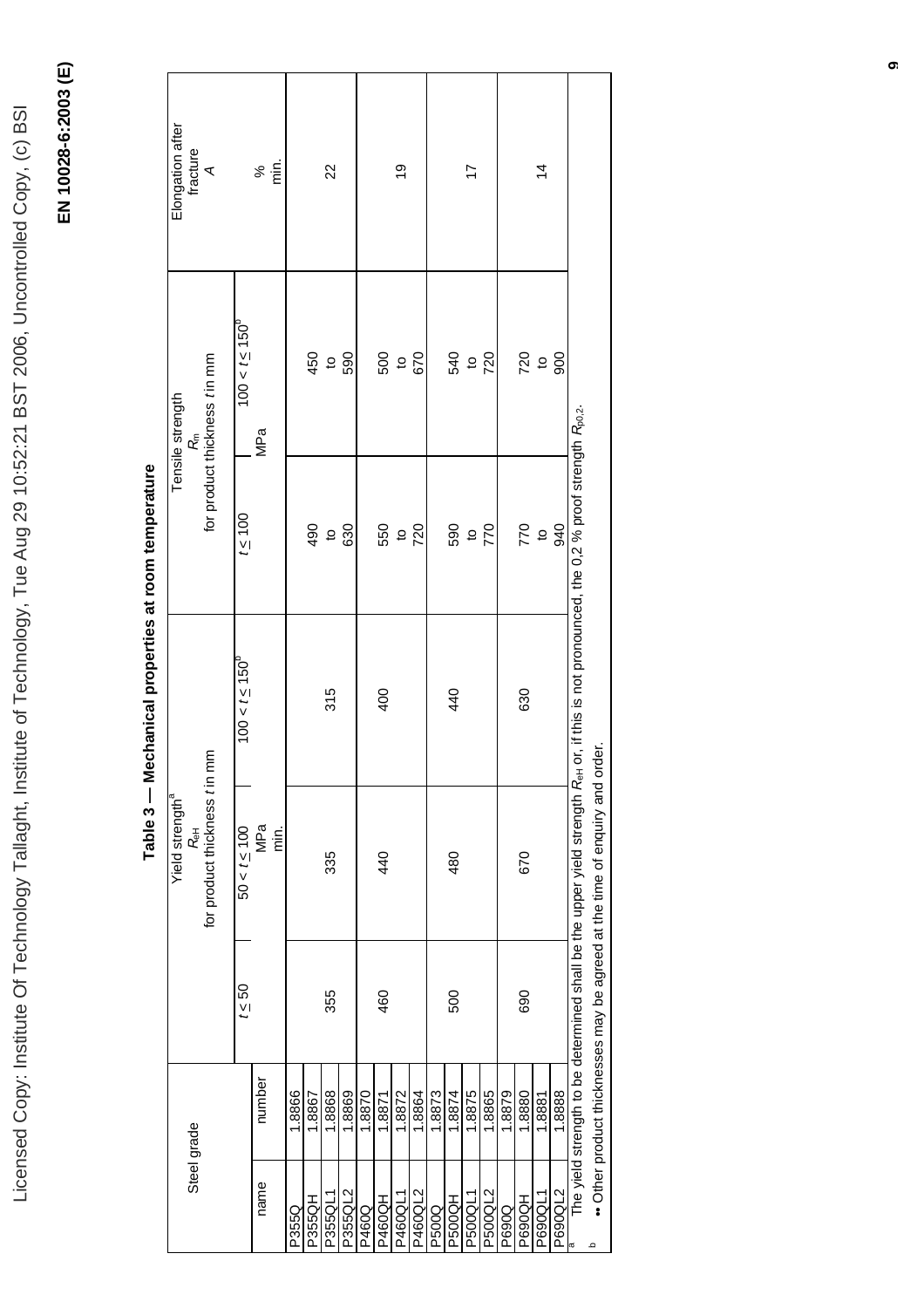| Steel grades         | Product<br>thickness |       |       | Impact energy KV<br>min.<br>at a temperature in <sup>0</sup> C of |    |       |
|----------------------|----------------------|-------|-------|-------------------------------------------------------------------|----|-------|
|                      | mm                   | $-60$ | $-40$ | $-20$                                                             | 0  | $+20$ |
| PQ<br>PQH            |                      |       |       | 27                                                                | 40 | 60    |
| PQL1                 | $5^{\circ}$ to 150   |       | 27    | 40                                                                | 60 |       |
| PQL2                 |                      | 27    | 40    | 60                                                                | 80 |       |
| а<br>See EN 10028-1. |                      |       |       |                                                                   |    |       |

#### **Table 4 — Impact energy (valid for transverse test pieces)**

Table 5 — Minimum 0,2 % proof strength  $R_{p0,2}$  at elevated temperatures<sup>a</sup>

| Steel grade <sup>b</sup> |        | Minimum 0,2 % proof strength $R_{p0.2}$ (MPa) values <sup>c</sup><br>at a temperature in °C of |     |     |     |     |     |  |  |  |  |  |
|--------------------------|--------|------------------------------------------------------------------------------------------------|-----|-----|-----|-----|-----|--|--|--|--|--|
| Name                     | Number | 50                                                                                             | 100 | 150 | 200 | 250 | 300 |  |  |  |  |  |
| <b>P355QH</b>            | 1.8867 | 340                                                                                            | 310 | 285 | 260 | 235 | 215 |  |  |  |  |  |
| <b>P460QH</b>            | 1.8871 | 445                                                                                            | 425 | 405 | 380 | 360 | 340 |  |  |  |  |  |
| <b>P500QH</b>            | 1.8874 | 490                                                                                            | 470 | 450 | 420 | 400 | 380 |  |  |  |  |  |
| <b>P690QH</b>            | 1.8880 | 670                                                                                            | 645 | 615 | 595 | 575 | 570 |  |  |  |  |  |

<sup>a</sup> The values shall be proven by means of a tensile test at elevated temperature for the specified service temperature. An agreement at the time of enquiry and order shall be reached on this between the purchaser and manufacturer.

**b** •• If agreed at the time of enquiry and order, these values also apply to the grades P...QL with specified low temperature properties.

<sup>c</sup> These values are valid for product thicknesses  $t \le 50$  mm. For larger thicknesses, the minimum 0,2 % proof strength values are reduced by:

20 MPa for 50 mm <  $t \le 100$  mm and by

60 MPa for  $t > 100$  mm.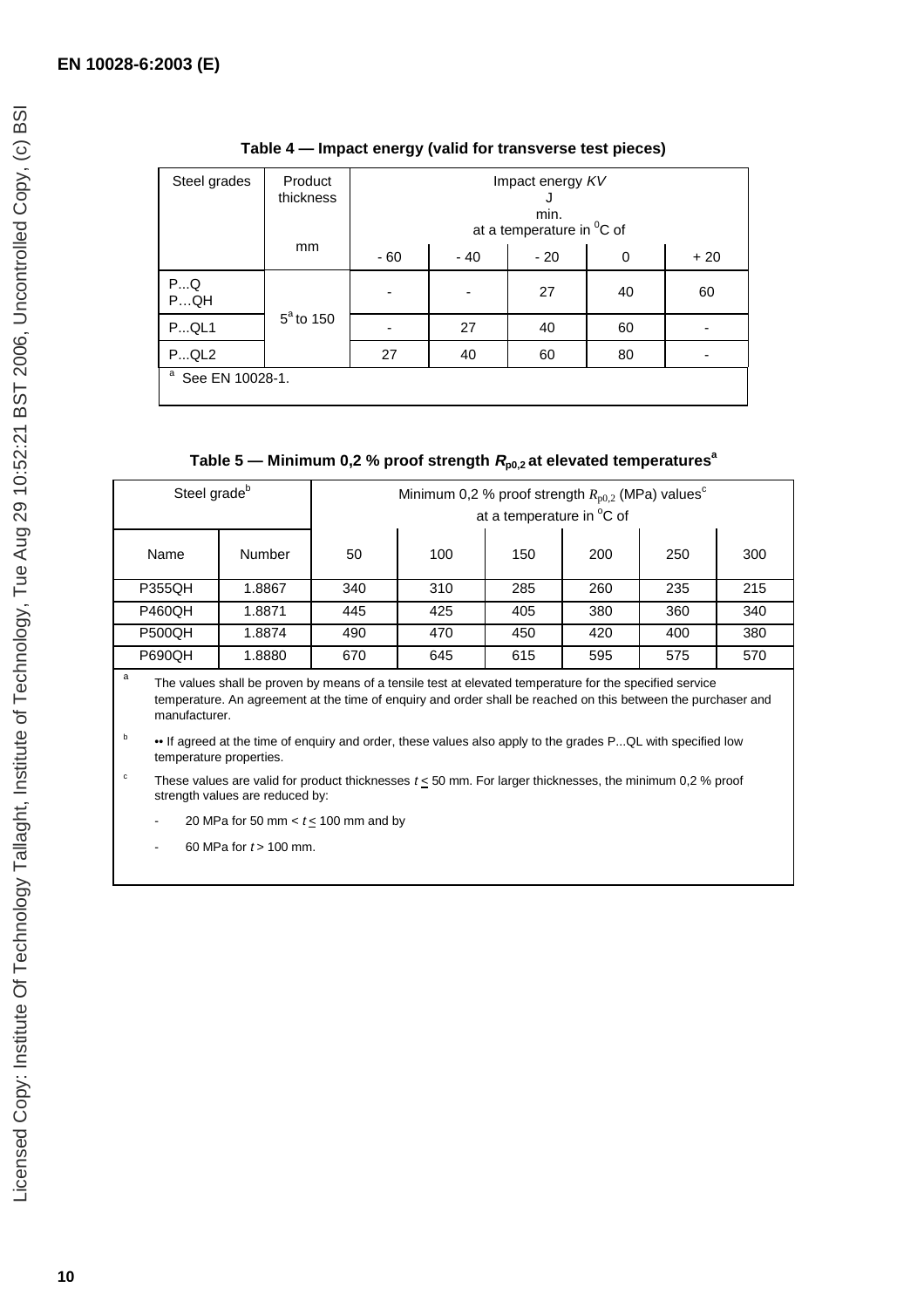#### **ANNEX ZA**

(informative)

#### **Relationship between this European Standard and the Essential Requirements of EU Directive 97/23/EC**

This European Standard has been prepared under a mandate given to CEN by the European Commission and the European Free Trade Association to provide a means of conforming to Essential Requirements of the New Approach Directive 97/23/EC.

Once this standard is cited in the Official Journal of the European Communities under that Directive and has been implemented as a national standard in at least one Member State, compliance with the clauses of this standard given in table ZA.1 confers, within the limits of the scope of this standard, a presumption of conformity with the corresponding Essential Requirements of that Directive and associated EFTA regulations.

#### **Table ZA.1 – Correspondence between this European Standard and Directive 97/23/EC**

| Clause(s)/sub-clause(s) of EN 10028-6 | <b>Essential Requirements (ERs) of Directive</b><br>97/23/EC |
|---------------------------------------|--------------------------------------------------------------|
| All normative clauses                 | Annex 1, section 4                                           |

**WARNING:** Other requirements and other EU Directives may be applicable to the product(s)

falling within the scope of this standard.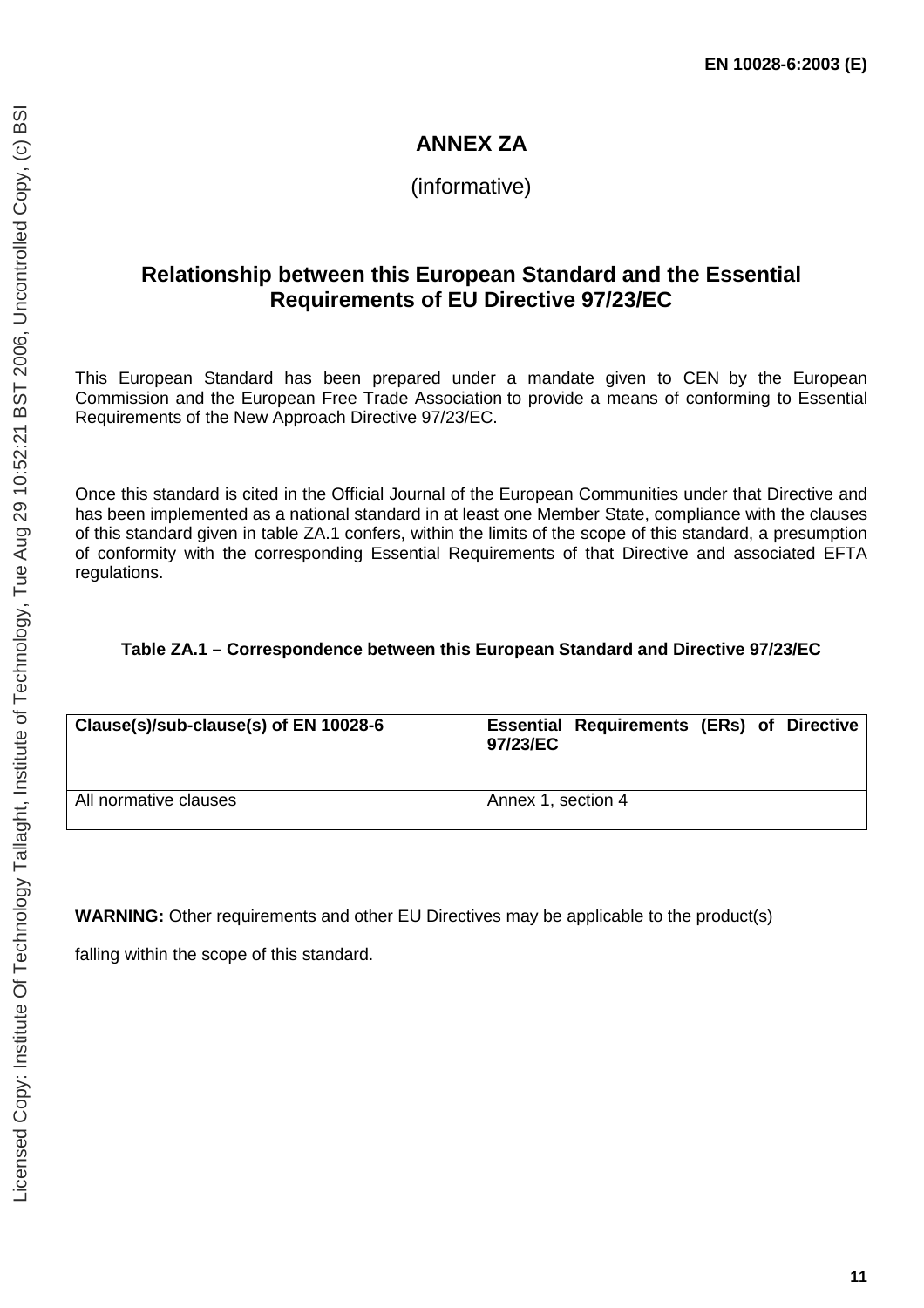## **Bibliography**

EN 1011-1, Welding - Recommendations for welding of metallic materials – Part 1: General guidance for arc welding.

EN 1011-2, Welding - Recommendations for welding of metallic materials – Part 2: Arc welding of ferritic steels.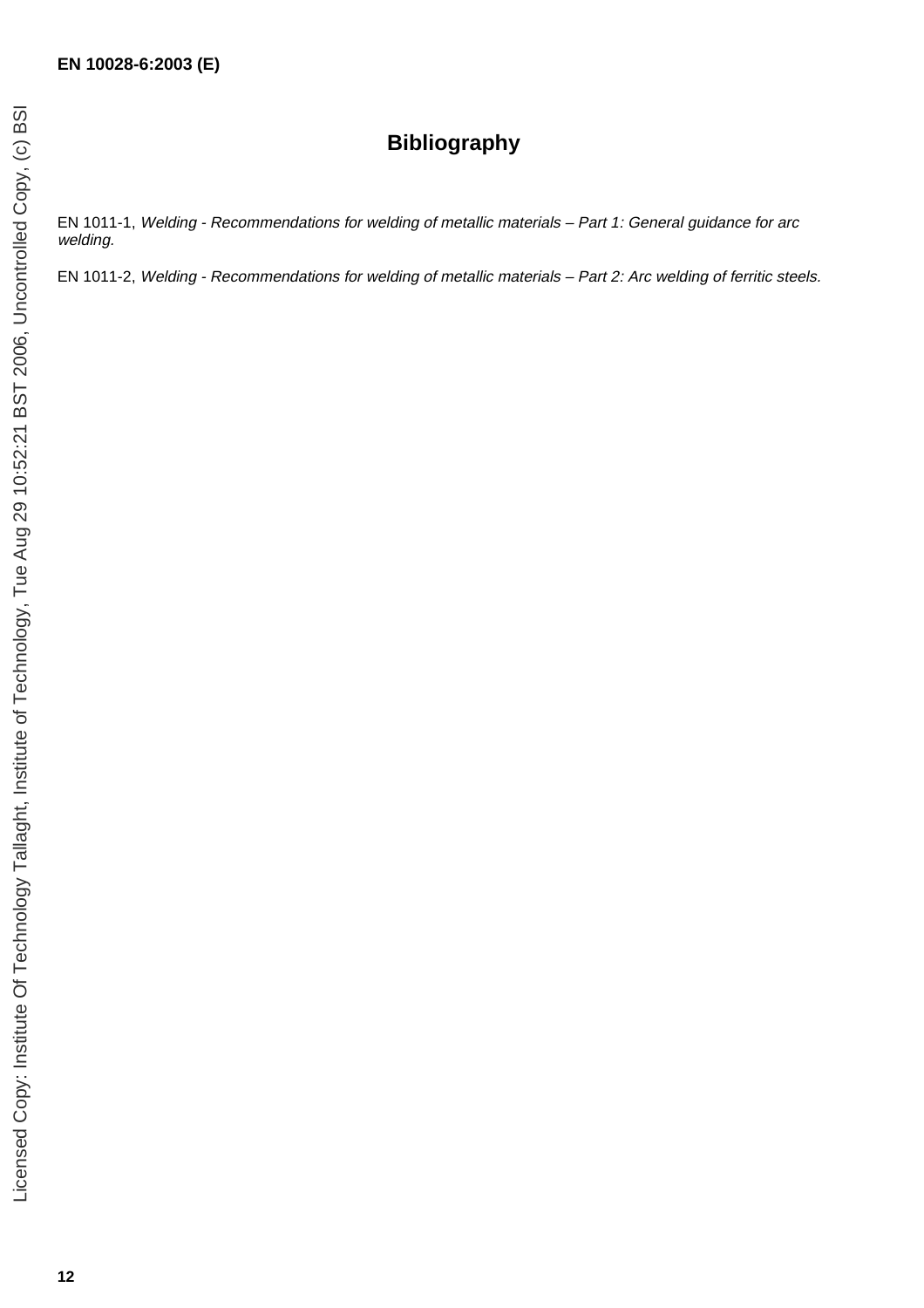Licensed Copy: Institute Of Technology Tallaght, Institute of Technology, Tue Aug 29 10:52:21 BST 2006, Uncontrolled Copy, (c) BSI Licensed Copy: Institute Of Technology Tallaght, Institute of Technology, Tue Aug 29 10:52:21 BST 2006, Uncontrolled Copy, (c) BSI